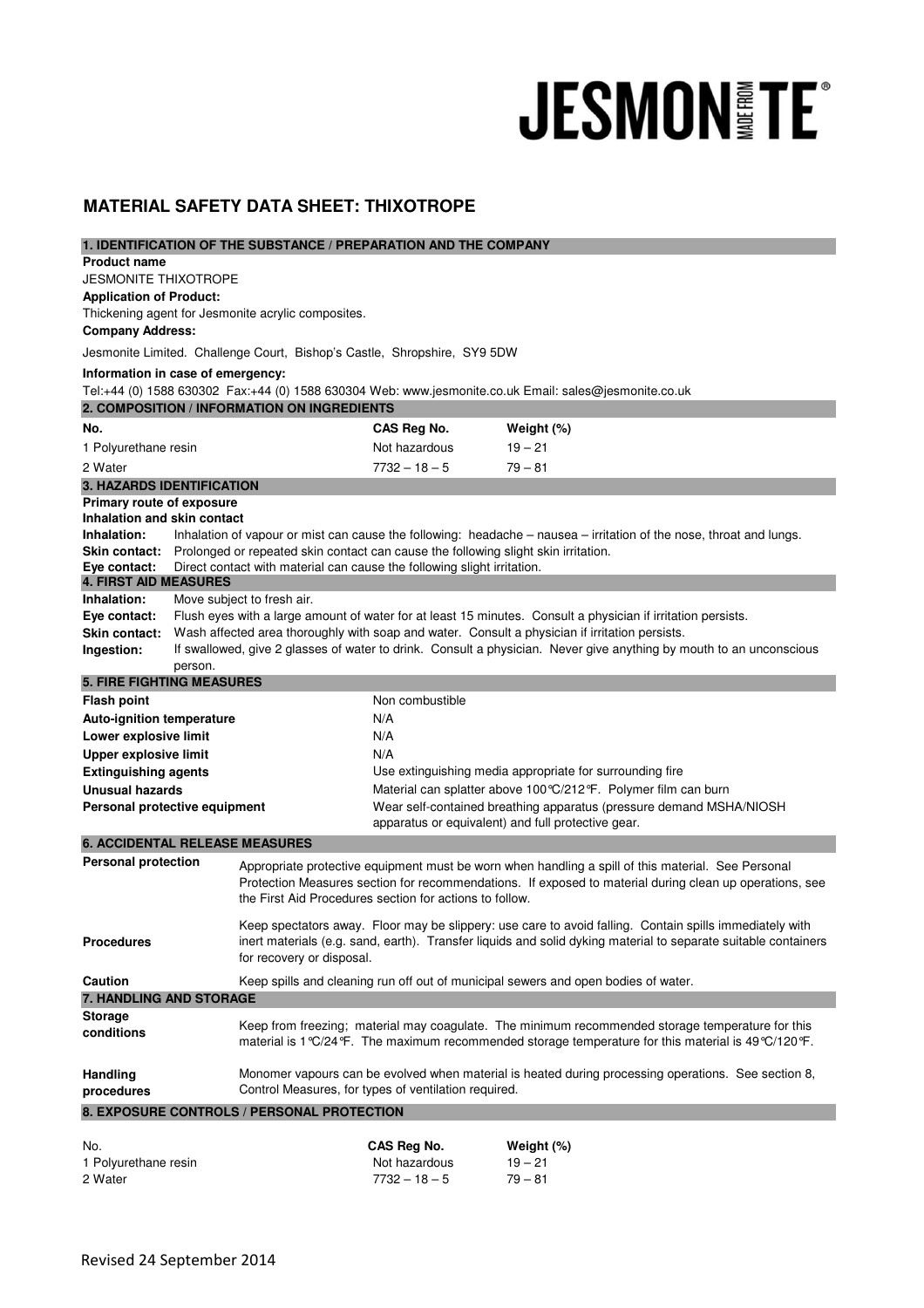| No.                                                                                                                                                                                                                                | Units | <b>OSHA</b>                                               |                                                                                                                                                                       | <b>ACGIH</b>                                                                                                                                                                                                                                                                                                       |  |  |  |
|------------------------------------------------------------------------------------------------------------------------------------------------------------------------------------------------------------------------------------|-------|-----------------------------------------------------------|-----------------------------------------------------------------------------------------------------------------------------------------------------------------------|--------------------------------------------------------------------------------------------------------------------------------------------------------------------------------------------------------------------------------------------------------------------------------------------------------------------|--|--|--|
|                                                                                                                                                                                                                                    |       | TWA                                                       | STEL                                                                                                                                                                  | <b>TWA</b>                                                                                                                                                                                                                                                                                                         |  |  |  |
| 1                                                                                                                                                                                                                                  | None  | None                                                      | None                                                                                                                                                                  | None                                                                                                                                                                                                                                                                                                               |  |  |  |
| 2                                                                                                                                                                                                                                  | None  | None                                                      | None                                                                                                                                                                  | None                                                                                                                                                                                                                                                                                                               |  |  |  |
|                                                                                                                                                                                                                                    |       |                                                           |                                                                                                                                                                       |                                                                                                                                                                                                                                                                                                                    |  |  |  |
| <b>Personal Protection</b>                                                                                                                                                                                                         |       |                                                           |                                                                                                                                                                       |                                                                                                                                                                                                                                                                                                                    |  |  |  |
| <b>Respiratory protection</b>                                                                                                                                                                                                      |       |                                                           |                                                                                                                                                                       | None required under normal operating conditions. When mist occurs during spraying operations, wear a<br>MSHA/NIOSH - approved (or equivalent) disposable half mask dust/mist respirator.                                                                                                                           |  |  |  |
| Hand<br>protection                                                                                                                                                                                                                 |       |                                                           | The glove(s) listed below may provide protection against permeation. Gloves of other chemically resistant<br>materials may not provide adequate protection: Neoprene. |                                                                                                                                                                                                                                                                                                                    |  |  |  |
| Eye protection<br>Use chemical splash goggles (ANSI Z87.1 or approved equivalent).                                                                                                                                                 |       |                                                           |                                                                                                                                                                       |                                                                                                                                                                                                                                                                                                                    |  |  |  |
| Ventilation                                                                                                                                                                                                                        |       |                                                           | installation, use and maintenance of exhaust systems.                                                                                                                 | Use local exhaust with a minimum capture velocity of 100 ft/min. (30 m/min) at the point of vapour<br>evolution. Refer to the current edition of Industrial Ventilation: A manual of recommended practice<br>published by the American Conference of Governmental Industrial Hygienists for information on design, |  |  |  |
| Other protective                                                                                                                                                                                                                   |       |                                                           |                                                                                                                                                                       | Facilities storing or utilising this material should be equipped with an eye wash facility                                                                                                                                                                                                                         |  |  |  |
| equipment                                                                                                                                                                                                                          |       | 9. PHYSICAL AND CHEMICAL PROPERTIES                       |                                                                                                                                                                       |                                                                                                                                                                                                                                                                                                                    |  |  |  |
| Appearance                                                                                                                                                                                                                         |       |                                                           | Milky, translucent                                                                                                                                                    |                                                                                                                                                                                                                                                                                                                    |  |  |  |
| <b>Physical form</b>                                                                                                                                                                                                               |       |                                                           | Liquid                                                                                                                                                                |                                                                                                                                                                                                                                                                                                                    |  |  |  |
| Colour                                                                                                                                                                                                                             |       |                                                           | White                                                                                                                                                                 |                                                                                                                                                                                                                                                                                                                    |  |  |  |
| Odour                                                                                                                                                                                                                              |       |                                                           | Mild odour                                                                                                                                                            |                                                                                                                                                                                                                                                                                                                    |  |  |  |
| рH                                                                                                                                                                                                                                 |       |                                                           | $6.0 - 7.5$                                                                                                                                                           |                                                                                                                                                                                                                                                                                                                    |  |  |  |
| Viscosity                                                                                                                                                                                                                          |       |                                                           | 3800 CPS maximum                                                                                                                                                      |                                                                                                                                                                                                                                                                                                                    |  |  |  |
| Specific gravity (water $= 1$ )                                                                                                                                                                                                    |       |                                                           | $1.0 - 1.2$                                                                                                                                                           |                                                                                                                                                                                                                                                                                                                    |  |  |  |
| Vapour density (air = 1)                                                                                                                                                                                                           |       |                                                           | <1 water                                                                                                                                                              |                                                                                                                                                                                                                                                                                                                    |  |  |  |
| Vapour pressure                                                                                                                                                                                                                    |       |                                                           | 17mm Hg @ 20 ℃/                                                                                                                                                       |                                                                                                                                                                                                                                                                                                                    |  |  |  |
|                                                                                                                                                                                                                                    |       |                                                           | 68°F water                                                                                                                                                            |                                                                                                                                                                                                                                                                                                                    |  |  |  |
| Boiling point/boiling range                                                                                                                                                                                                        |       |                                                           | 100°C/212°F                                                                                                                                                           |                                                                                                                                                                                                                                                                                                                    |  |  |  |
| Melting point/melting range                                                                                                                                                                                                        |       |                                                           | -2℃/28°F                                                                                                                                                              |                                                                                                                                                                                                                                                                                                                    |  |  |  |
| Solubility in water                                                                                                                                                                                                                |       |                                                           | Dilutable                                                                                                                                                             |                                                                                                                                                                                                                                                                                                                    |  |  |  |
| <b>Percent volatility</b>                                                                                                                                                                                                          |       |                                                           | 79 - 81% water                                                                                                                                                        |                                                                                                                                                                                                                                                                                                                    |  |  |  |
| Evaporation rate ( $BAc = 1$ )                                                                                                                                                                                                     |       |                                                           | < 1 water                                                                                                                                                             |                                                                                                                                                                                                                                                                                                                    |  |  |  |
| <b>10. STABILITY AND REACTIVITY</b>                                                                                                                                                                                                |       |                                                           |                                                                                                                                                                       |                                                                                                                                                                                                                                                                                                                    |  |  |  |
| <b>Stability of substance</b>                                                                                                                                                                                                      |       |                                                           |                                                                                                                                                                       | This material is considered stable. However, avoid temperatures above 177 °C/350 °F, the onset of polymer<br>decomposition. Thermal decomposition is dependent on time and temperature.                                                                                                                            |  |  |  |
| <b>Hazardous</b>                                                                                                                                                                                                                   |       |                                                           |                                                                                                                                                                       |                                                                                                                                                                                                                                                                                                                    |  |  |  |
|                                                                                                                                                                                                                                    |       |                                                           |                                                                                                                                                                       | decomposition products There are no known hazardous decomposition products for this material.                                                                                                                                                                                                                      |  |  |  |
|                                                                                                                                                                                                                                    |       |                                                           |                                                                                                                                                                       |                                                                                                                                                                                                                                                                                                                    |  |  |  |
| Hazardous<br>polymerisation                                                                                                                                                                                                        |       | Product will not undergo polymerisation.                  |                                                                                                                                                                       |                                                                                                                                                                                                                                                                                                                    |  |  |  |
| Incompatibility                                                                                                                                                                                                                    |       |                                                           | There are no known materials which are incompatible with this product.                                                                                                |                                                                                                                                                                                                                                                                                                                    |  |  |  |
| <b>11. TOXILOGICAL INFORMATION</b>                                                                                                                                                                                                 |       |                                                           |                                                                                                                                                                       |                                                                                                                                                                                                                                                                                                                    |  |  |  |
|                                                                                                                                                                                                                                    |       | Acute toxicity data for compositionally similar material: |                                                                                                                                                                       |                                                                                                                                                                                                                                                                                                                    |  |  |  |
| Oral LD50 - rat:                                                                                                                                                                                                                   |       |                                                           | >5000mg/kg                                                                                                                                                            |                                                                                                                                                                                                                                                                                                                    |  |  |  |
| Dermal LD50 - rabbit:                                                                                                                                                                                                              |       |                                                           | >5000mg/kg                                                                                                                                                            |                                                                                                                                                                                                                                                                                                                    |  |  |  |
| Skin irritation - rabbit:                                                                                                                                                                                                          |       |                                                           | Slight irritant                                                                                                                                                       |                                                                                                                                                                                                                                                                                                                    |  |  |  |
| Eye irritation - rabbit:                                                                                                                                                                                                           |       |                                                           | Inconsequential irritation                                                                                                                                            |                                                                                                                                                                                                                                                                                                                    |  |  |  |
| <b>12. ECOLOGICAL INFORMATION</b>                                                                                                                                                                                                  |       |                                                           |                                                                                                                                                                       |                                                                                                                                                                                                                                                                                                                    |  |  |  |
| No applicable data.                                                                                                                                                                                                                |       |                                                           |                                                                                                                                                                       |                                                                                                                                                                                                                                                                                                                    |  |  |  |
| <b>13. DISPOSAL CONSIDERATIONS</b>                                                                                                                                                                                                 |       |                                                           |                                                                                                                                                                       |                                                                                                                                                                                                                                                                                                                    |  |  |  |
| Waste disposal - procedure                                                                                                                                                                                                         |       |                                                           |                                                                                                                                                                       |                                                                                                                                                                                                                                                                                                                    |  |  |  |
| Incinerate liquid and contaminated solids in accordance with local, state and federal regulations.<br><b>14. TRANSPORT INFORMATION</b>                                                                                             |       |                                                           |                                                                                                                                                                       |                                                                                                                                                                                                                                                                                                                    |  |  |  |
| Us DOT hazard class - Non regulated                                                                                                                                                                                                |       |                                                           |                                                                                                                                                                       |                                                                                                                                                                                                                                                                                                                    |  |  |  |
| <b>15. REGULATORY INFORMATION</b>                                                                                                                                                                                                  |       |                                                           |                                                                                                                                                                       |                                                                                                                                                                                                                                                                                                                    |  |  |  |
| This product is considered non-hazardous under the OSHA Hazard Communication Standard (29 CFR 1910.1200). This product is not<br>'controlled product' under the Canadian Workplace Hazardous Materials Information System (WHMIS). |       |                                                           |                                                                                                                                                                       |                                                                                                                                                                                                                                                                                                                    |  |  |  |
|                                                                                                                                                                                                                                    |       |                                                           |                                                                                                                                                                       |                                                                                                                                                                                                                                                                                                                    |  |  |  |
| No.                                                                                                                                                                                                                                |       |                                                           | CAS Reg No.                                                                                                                                                           | Weight (%)                                                                                                                                                                                                                                                                                                         |  |  |  |
| 1 Polyurethane resin                                                                                                                                                                                                               |       |                                                           | Not hazardous                                                                                                                                                         | $19 - 21$                                                                                                                                                                                                                                                                                                          |  |  |  |
| 2 Water<br><b>16. OTHER INFORMATION</b>                                                                                                                                                                                            |       |                                                           | 7732                                                                                                                                                                  | $18 - 5$                                                                                                                                                                                                                                                                                                           |  |  |  |
|                                                                                                                                                                                                                                    |       |                                                           |                                                                                                                                                                       |                                                                                                                                                                                                                                                                                                                    |  |  |  |

## **Abbreviations**

**ACCITED 51 American Conference of Governmental Industrial Hygienists**<br> **EXECITED 51 American Conference of Governmental Industrial Hygienists**